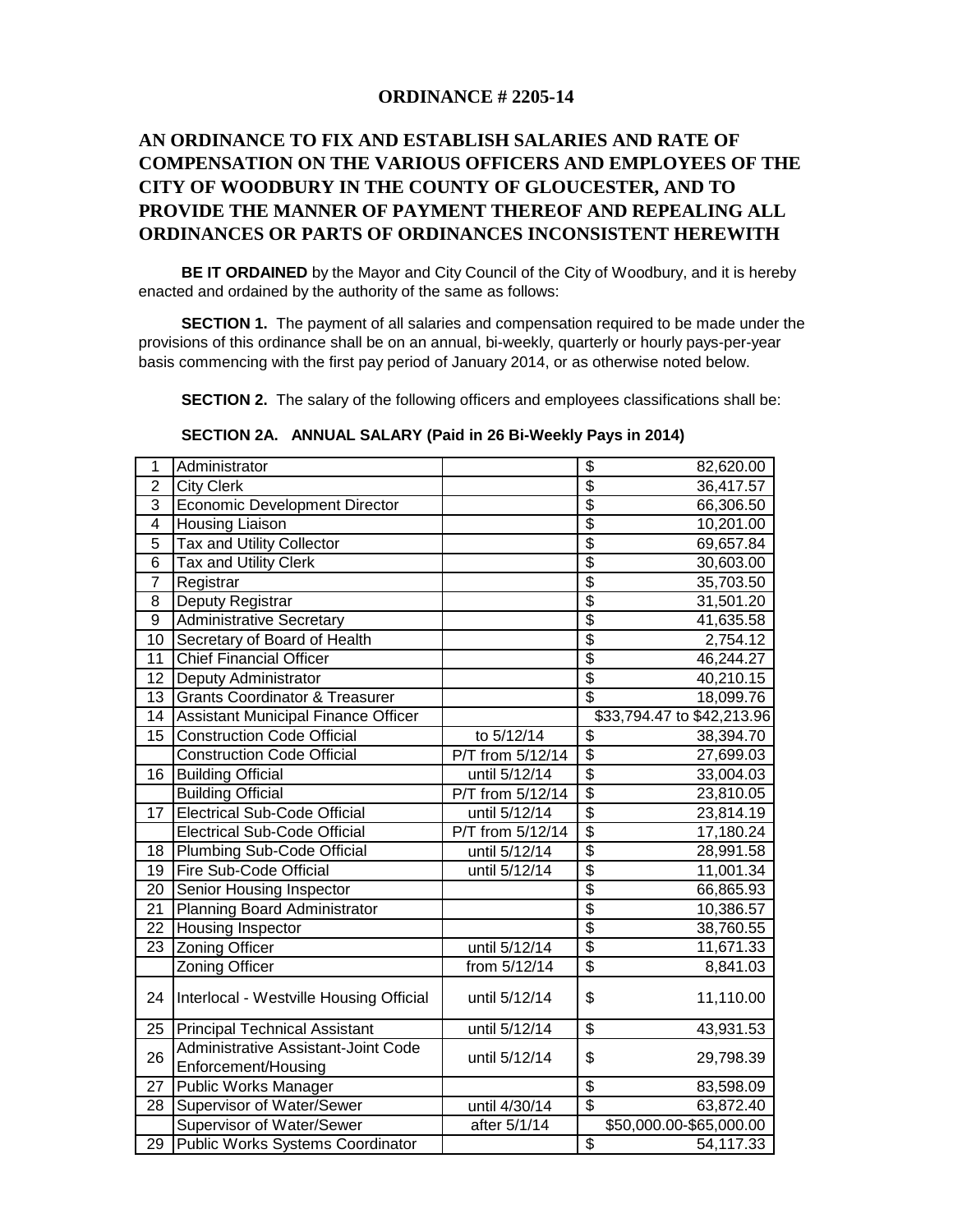#### **ORDINANCE # 2205-14**

| 30  | Electronic Meter Technician                              | \$<br>5,100.50             |  |  |
|-----|----------------------------------------------------------|----------------------------|--|--|
| 31  | <b>Recycling Coordinator</b>                             | 15,607.53<br>\$            |  |  |
| 32  | <b>Public Works Department Secretary</b>                 | \$<br>40,670.05            |  |  |
| 33  | <b>Police Clerk</b>                                      | \$<br>40,533.40            |  |  |
| 34  | Administrative Assistant - Police                        | \$<br>32,300.46            |  |  |
| 35. | Municipal Court Judge                                    | \$<br>34,869.55            |  |  |
| 36. | <b>Municipal Court</b><br>Administrator/Violations Clerk | \$<br>53,065.60            |  |  |
| 37. | <b>Deputy Municipal Court Violations</b><br>Clerk        | \$35,988.48 to \$38,294.07 |  |  |
| 38. | Librarian                                                | \$<br>61,797.34            |  |  |
| 39. | <b>Library Computer/Operating Systems</b><br>Coordinator | \$<br>36,854.49            |  |  |
| 40. | <b>JIF Safety Coordinator</b>                            | \$<br>7,093.35             |  |  |
| 41. | Deputy Emergency Management<br>Coordinator               | \$<br>5,492.02             |  |  |
|     | 42. Fire Administrator                                   | \$<br>18,091.70            |  |  |

#### **SECTION 2B. ANNUAL SALARY (Paid Quarterly)**

|   | Mayor                            |    | 3,166.99 |
|---|----------------------------------|----|----------|
| ⌒ | <b>President of City Council</b> |    | 2,689.54 |
| 3 | Councilpersons                   | ۰D | 2,369.82 |

## 1 Annual Dog Clinic Workers for day 1/11/14 | \$ 80.00 2 Children's Services Coordinator **1** 12.12 10.000 **\$15.00 to \$20.00** 3 Library Staff \$8.50 to \$15.30 4 Administrative Assistant Part-time 910.00 to \$17.75 5 Principal Technical Assistant P/T as of 5/12/14 | \$15.00 to \$25.00 6 Plumbing Sub-Code Official P/T as of 5/12/14 \$17.00 to \$36.00 7 Fire Sub-Code Official P/T as of 5/12/14 \$17.00 to \$36.00 8 Public Works Foreman \$ 29.72 9 Recreation Coordinator **19 Step 20 and Step 20 and Step 312.00-\$17.00** 10 Police Special Officers **13.95** 13.95 11 Police Cadet **10.23** 10.23 12 Police Maintenance Person **12 Police Maintenance Person** 612.00-\$17.00 13 Crossing Guards **12.27 12.27** 14 Part-Time Deputy Violations Clerk  $\sqrt{3}$  11.66 15 Part-Time Municipal Court Personnel \$10.96 to \$20.00 16 Court Recorder **16 13.11** 13.11 17 On Call Municipal Court Personnel **111 Contract 1000.00** a week 18 Part-Time Clerical **18 Part-Time Clerical** 38.50 to \$15.00  **SECTION 2C. HOURLY**

**SECTION 3.** The City recognizes the following unions, whose member employees' salaries and hourly rates are stated in their respective collective bargaining agreements - PBA Local 122, FMBA 62, and UFCW Local 1360. In addition to the annual salary, certain members of the Police Department and Fire Department shall be paid for thirteen (13) legal holidays in accordance with contractual agreements. Payment shall be made on or before December 1, 2014 or as specified in contractual agreements.